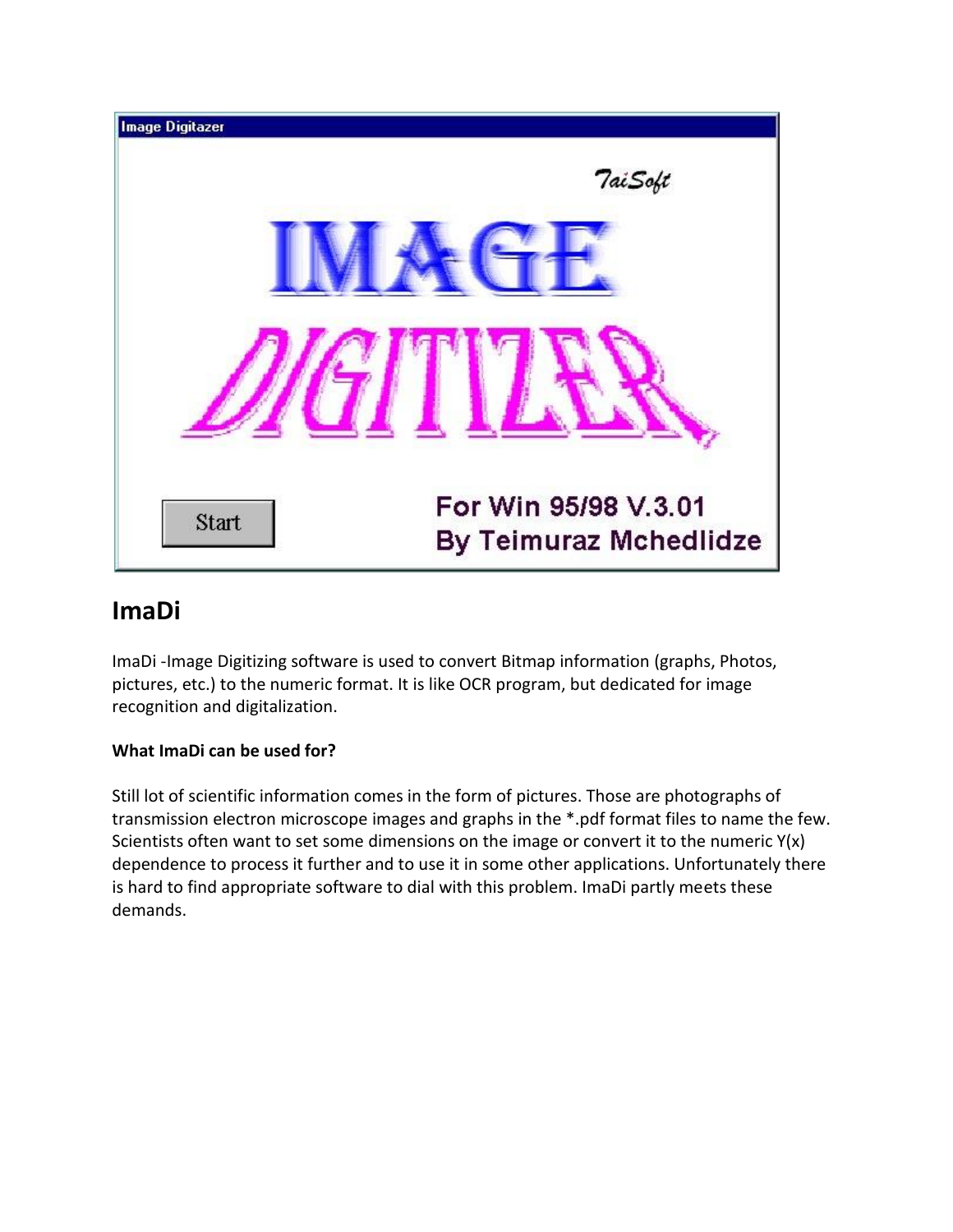

#### **How does ImaDi work?**

Software starts work with loading an image file in \*.BMP file standard or image data from the clipboard of your PC. After that you have to assign coordinates to the image (usually, you need to assign coordinates to two arbitrary, not-coinciding points) and determine the area inside the whole image, where you want to make digitizing (it may be the whole image area as well). That is all you need to start the digitizing.

## **What do you need to run ImaDi?**

All you need are image file in \*.BMP standard or image copy on clipboard of PC.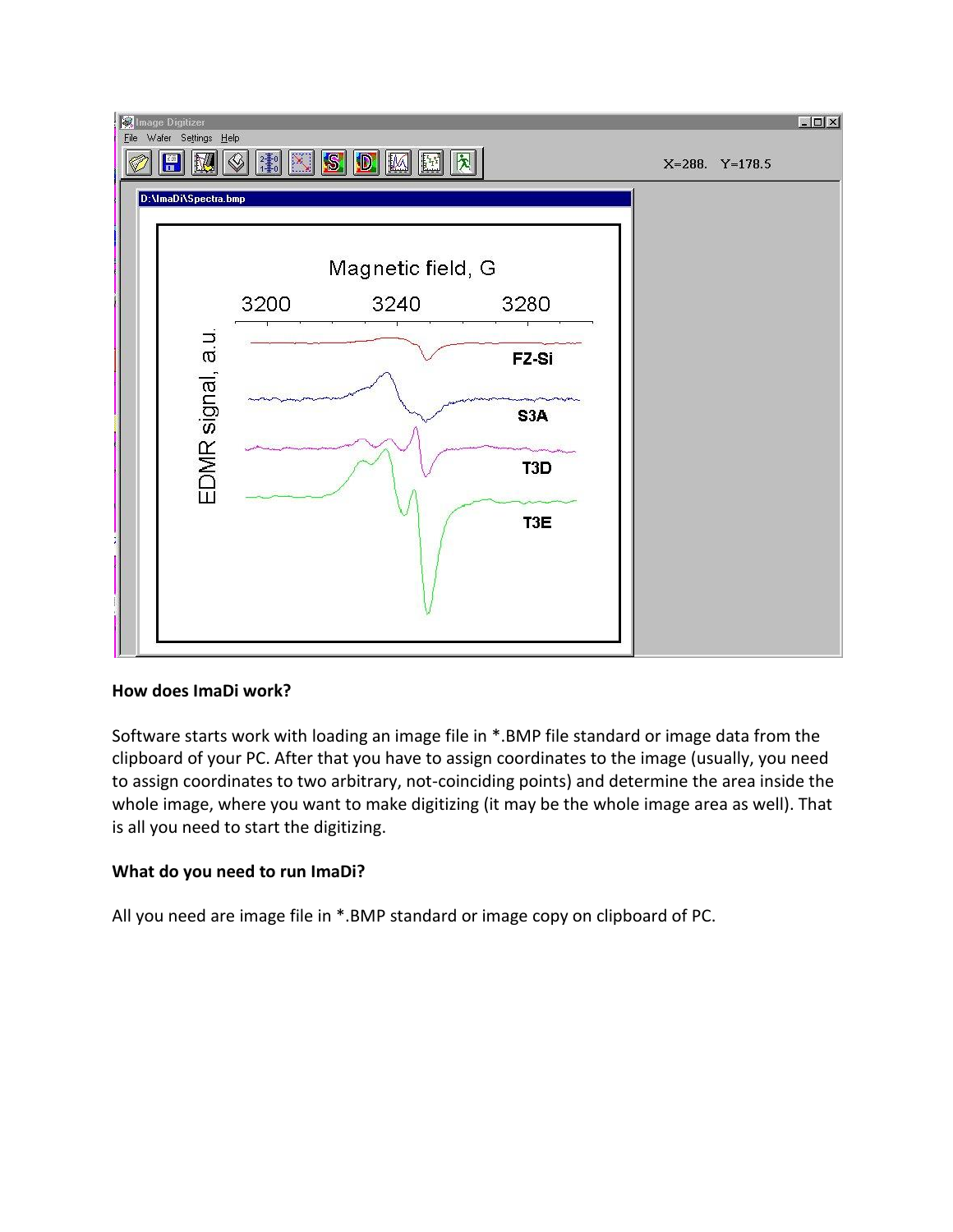

#### **What will you get?**

Depending on your preferences and digitizing options you will get different information in the ASCII format. The most simple is Y(x) dependence for curve or point data image. Total area of one color inside the image area, color distribution along X or/and Y axis, defect position on the wafer image, radius and center position of scratches on the wafer surface are another examples of possible output.

#### **System requirements**

- Windows 95/98, NT4.0 or higher (Japanese or English);
- For faster processing 96 MB RAM and at least 200 MHZ processor are recommended;
- Display resolution 1024x768 pixels or higher.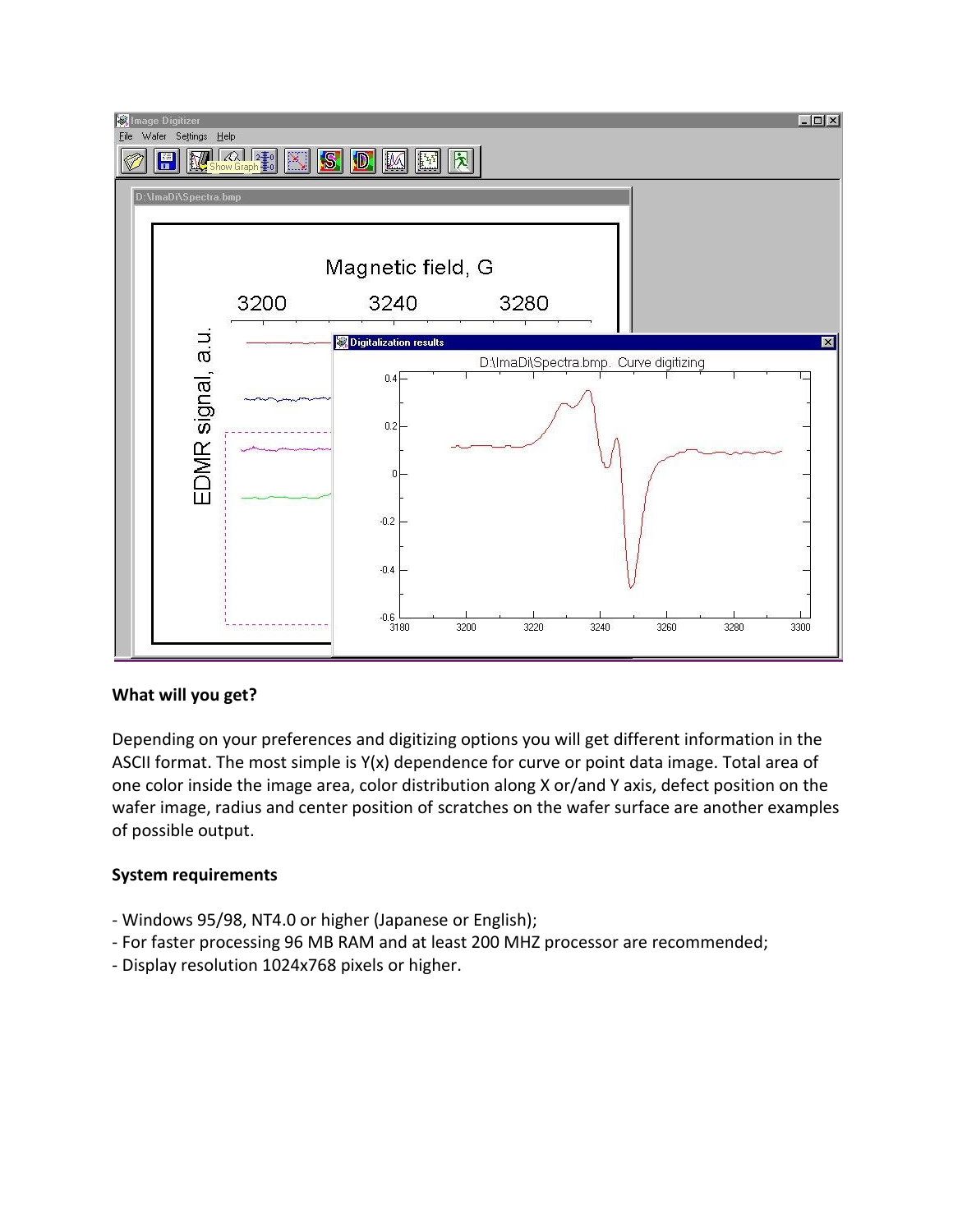

#### **Input**

- \*.BMP image files;
- Image files saved on the clipboard.

## **Output**

- Y(x) dependence ASCII format file.
- Digitized image view, print, save.

## **Digitizing modes**

- Color density calculations inside multicolor area.
- Calculation of color density distribution along axes.
- Manual digitizing of point graph.
- Automatic digitizing of continues curve graph.
- Digitizing of defect positions inside wafer image.
- [Digitizing of scratch](http://www.teimuraz.net/Soft/Imadi/ImaDi4.jpg) radius and center position for the wafer image.